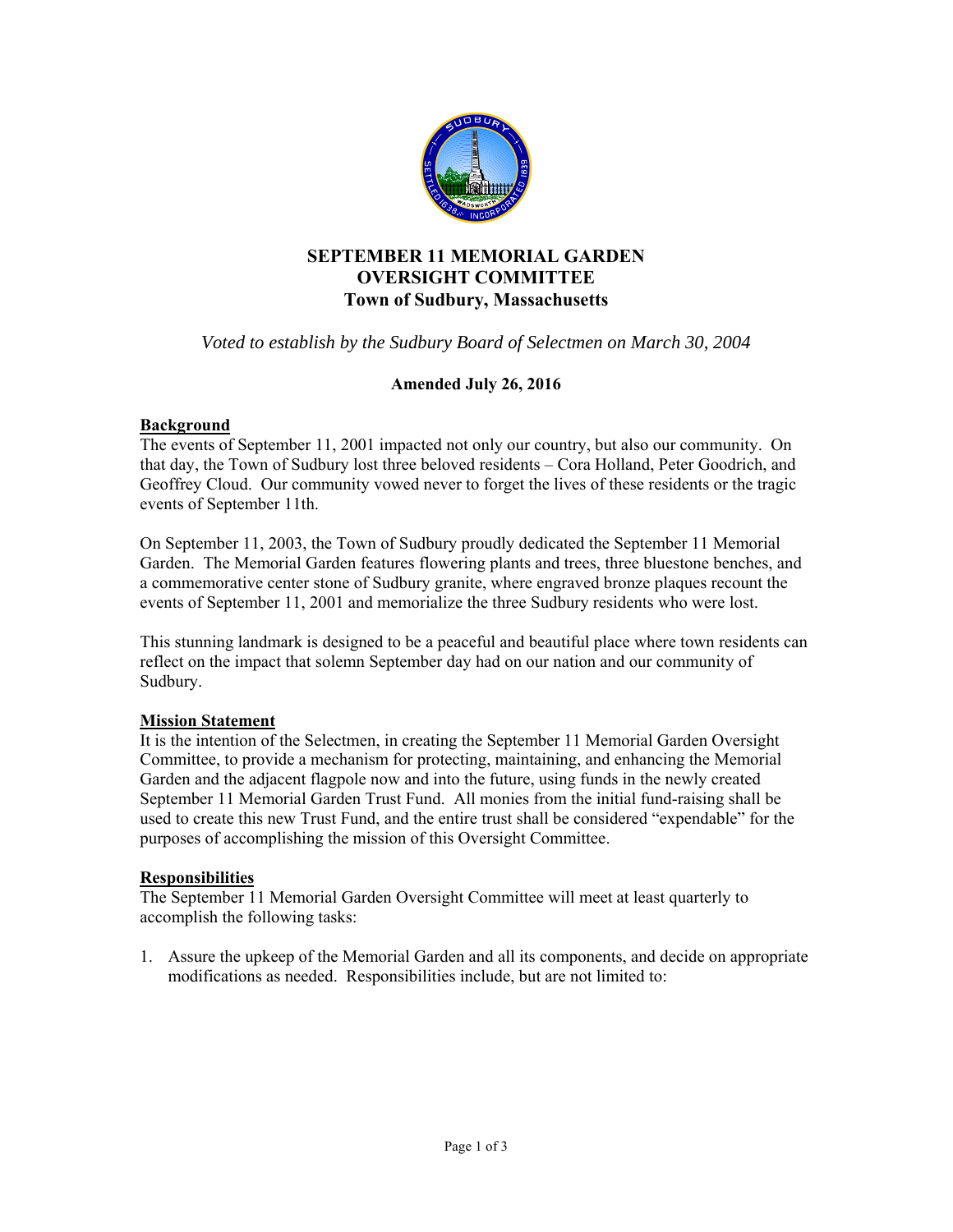- a. Arranging for watering, pruning, and weeding of horticulture within Garden and immediately around flagpole;
- b. Deciding on and arranging for installation of new plantings within Garden and immediately around flagpole;
- c. Checking on a regular basis for damage, wear, or maintenance needs of horticulture, stone, benches, plaques, and flagpole, and arranging for needed repairs;
- d. Arranging for seasonal maintenance, including leaf removal and shoveling;
- e. Planning for and recruiting volunteers as needed for work that can be accomplished by volunteers, such as planting of annuals;
- f. Deciding on and implementing creative modifications (e.g., flagpole improvements, lighting).
- g. Insuring that all applicable permits are received before beginning any work that requires such permitting.
- 2. Collaborate with other town organizations, such as the Historical Commission, the Permanent Landscape Committee, the Department of Public Works, the Parks & Recreation Department, the Conservation Commission, and local garden clubs, in the upkeep and maintenance of Heritage Park.
- 3. Accept financial responsibilities related to the September 11 Memorial Garden, including:
	- a. Making an annual budget request to the Trustees for Town Trust Funds for a fiscal year allocation of funds, following the process established by the Town's Finance Director/Treasurer-Collector;
	- b. Making annual reports to the Trustees for Town Trust Funds;
	- c. Developing and maintaining a budget, including the planning of expenses and request for payment of bills to the Town Manager;
	- d. Working with Town departments on yearly and seasonal expenditures as they relate to the September 11 Memorial Garden;
	- e. Reviewing all financial reports generated by the Finance Department of the Town of Sudbury for accuracy and budgetary position;
	- f. Raising any future monies required for the Memorial Garden.
- 4. Inform the community about matters related to the September 11 Memorial Garden, including:
	- a. Filing an Annual Report to the Town and Trustees for Town Trust Funds;
	- b. Maintaining and updating Town Archives as related to the Garden;
	- c. Planning, promoting, and implementing annual commemorations every September 11th, if desired;
	- d. Other publicity as needed.

# **Appointment and Composition of the Committee**

The Oversight Committee shall be appointed by the Town Manager with the approval of the Selectmen and shall have at least five (5) but no more than eight (8) voting members. In making these appointments, the Town Manager shall endeavor to have a majority of Committee members be Sudbury residents. All appointments are for three-year terms. The Committee's composition shall be as follows:

1. A landscape expert, preferably a resident of Sudbury. If no such expert is available or willing to serve on the Committee, then this position may be left vacant or filled by a